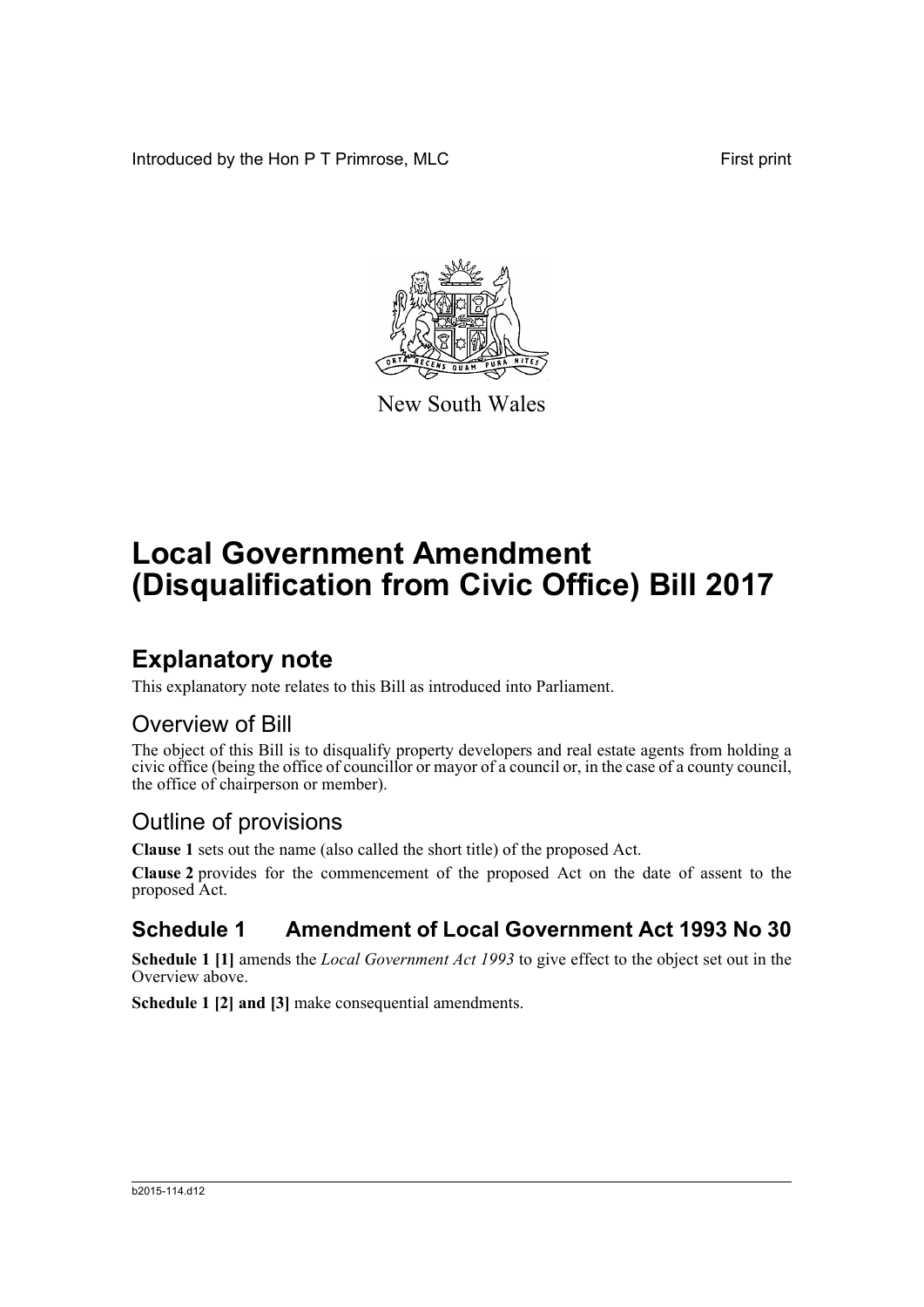Introduced by the Hon P T Primrose, MLC First print



New South Wales

## **Local Government Amendment (Disqualification from Civic Office) Bill 2017**

### **Contents**

|            |               |                                              | Page |
|------------|---------------|----------------------------------------------|------|
|            | 1             | Name of Act                                  | 2    |
|            | $\mathcal{P}$ | Commencement                                 | 2    |
| Schedule 1 |               | Amendment of Local Government Act 1993 No 30 | 3    |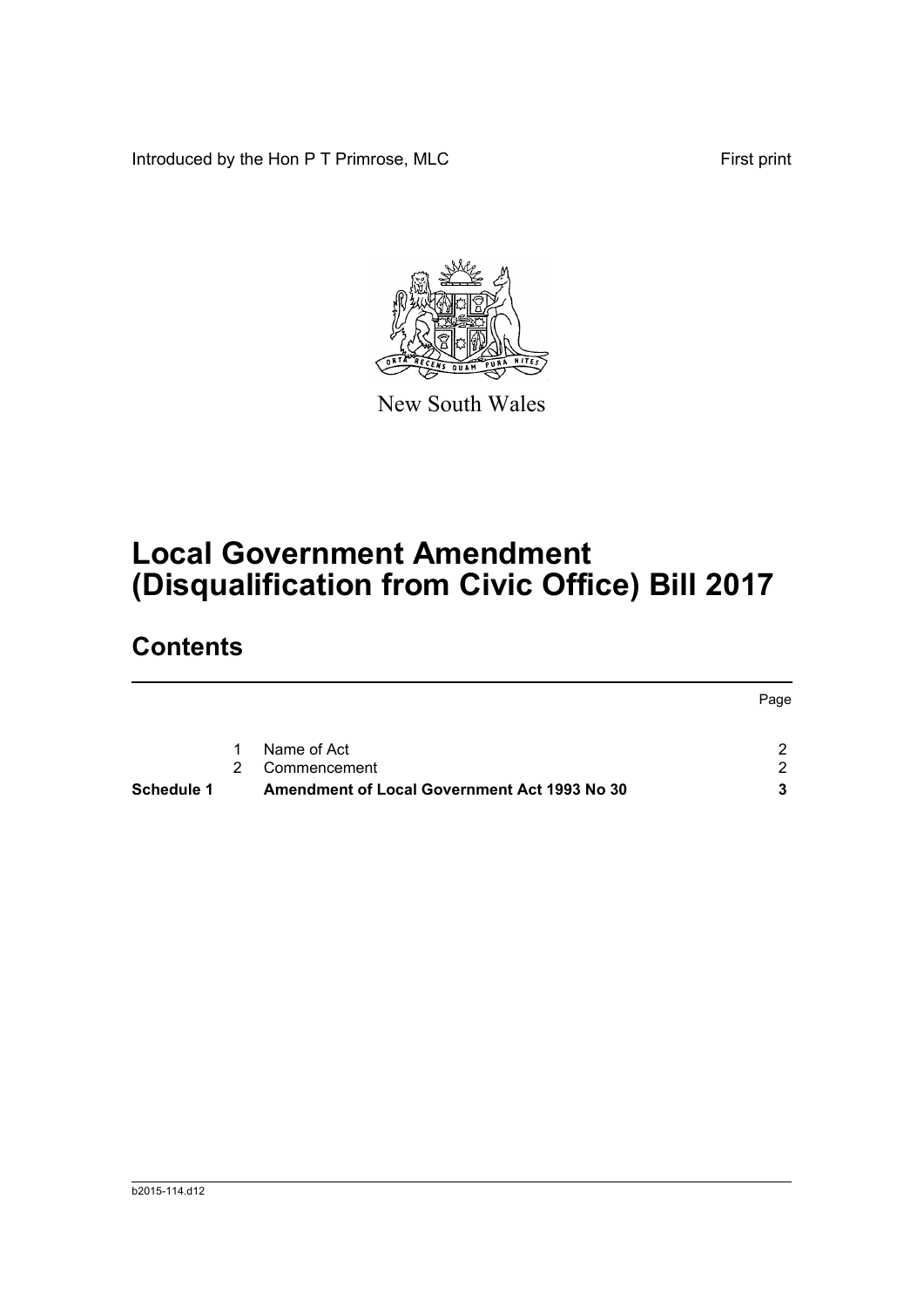

New South Wales

## **Local Government Amendment (Disqualification from Civic Office) Bill 2017**

No , 2017

#### **A Bill for**

An Act to amend the *Local Government Act 1993* to disqualify property developers and real estate agents from holding civic office.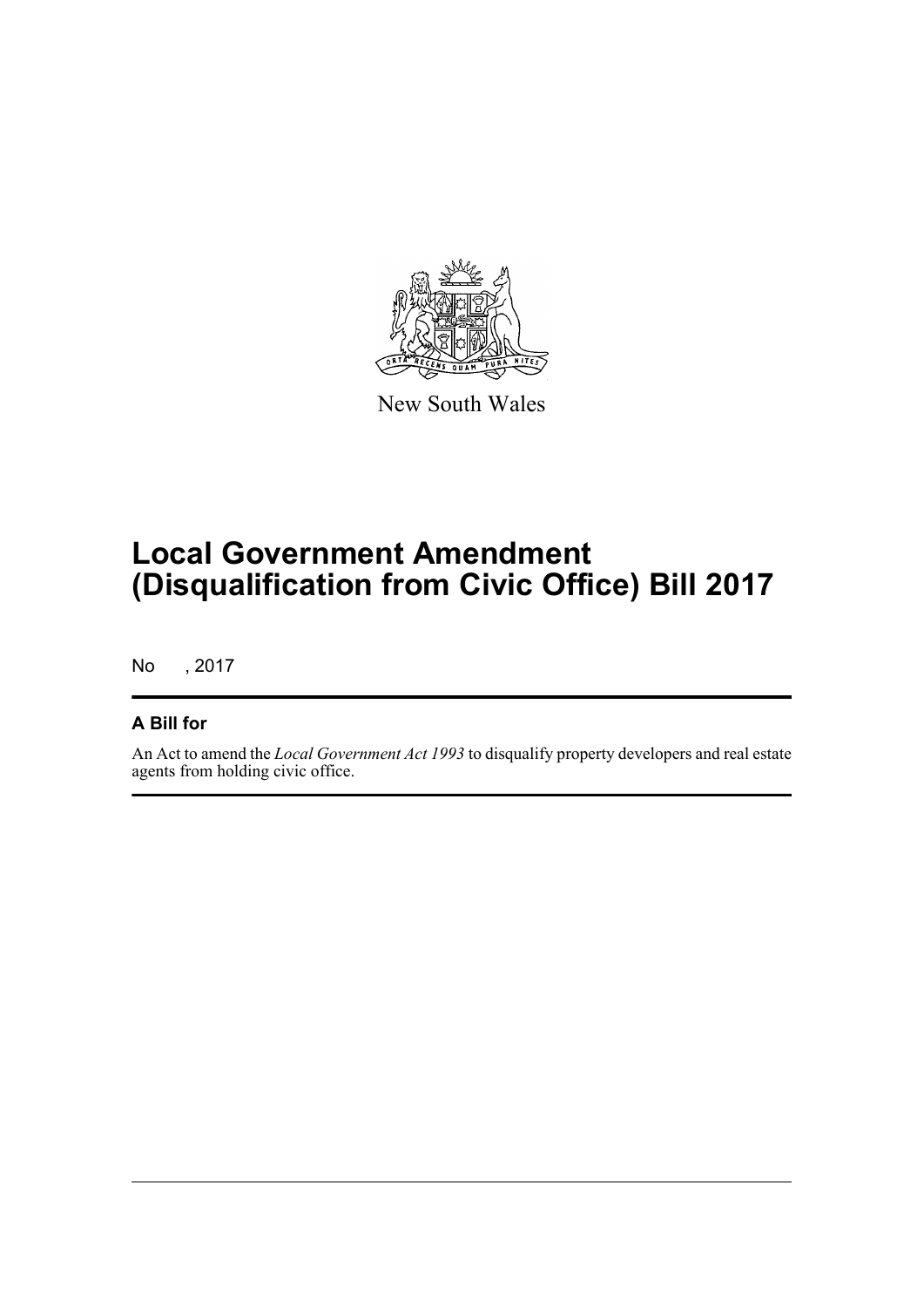<span id="page-3-1"></span><span id="page-3-0"></span>

| The Legislature of New South Wales enacts:                                                      |               |
|-------------------------------------------------------------------------------------------------|---------------|
| Name of Act                                                                                     | $\mathcal{P}$ |
| This Act is the Local Government Amendment (Disqualification from Civic Office)<br>Act $2017$ . | 3<br>4        |
| <b>Commencement</b>                                                                             | 5             |
| This Act commences on the date of assent to this Act.                                           | 6             |
|                                                                                                 |               |